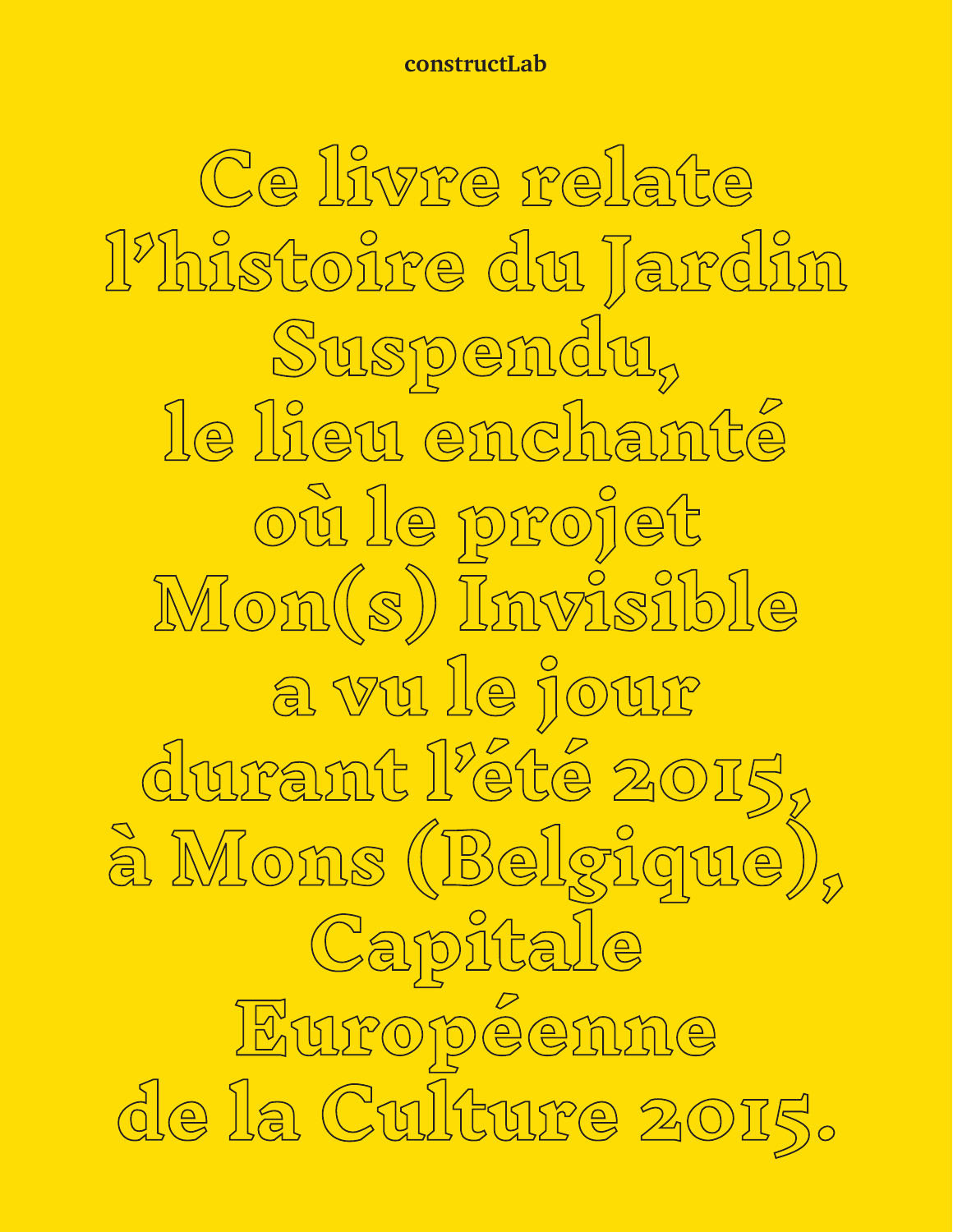# **Index**

Ce Livre Invisible est conçu comme une promenade dans le Jardin Suspendu, le lieu du projet Mon(s) Invisible. De chapitre en chapitre, vous évoluerez de structure en structure au sein du projet. Chacune de ces structures est racontée par des participants de Mon(s) Invisible, qui s'attachent soit à sa face visible (pages blanches), soit à sa face invisible (pages jaunes). De par l'aspect international du projet et de ses participants, chaque texte - à l'exception des recettes et de la transcription d'un évènement en anglais - est disponible en français (fr) et en anglais (en). La narration d'une fiction également invisible tisse sa trame au long du livre. Bonne promenade ! This Invisible Book is imagined as a walk in the Hanging Garden, the location of the Mon(s) Invisible project. Chapter by chapter, you will progress through the structures at the heart of the project. Accounts of each of these structures have been given by the participants of Mon(s) Invisible; on the white pages are those pertaining to the visible side of the project, and on the yellow pages you have the invisible. Given the international scope of the project and its participants, each text - excluding the recipes and the transcription of an event in English - is printed in French (fr) and in English (en). The narrative threads of an invisible imaginary are also woven in throughout the book. Enjoy your walk!

| 8 heures du matin<br>Chacun sa vérité                                                                                                                                | 021<br>027               | 8 AM<br>Chacun sa vérité                                                                                                                                      |  |
|----------------------------------------------------------------------------------------------------------------------------------------------------------------------|--------------------------|---------------------------------------------------------------------------------------------------------------------------------------------------------------|--|
| La Base/The Base<br>035                                                                                                                                              |                          |                                                                                                                                                               |  |
| Un lieu d'histoire $(s)$<br>Capital!<br>Premières Approches<br>Mons Magorum Invisibilis                                                                              | 037<br>038<br>043<br>045 | A Place of Histories<br>Capital!<br><b>First Steps</b><br>Mons Magorum Invisibilis                                                                            |  |
| Le Jardin/The Garden                                                                                                                                                 |                          |                                                                                                                                                               |  |
| Atelier le balto prépare<br>le Jardin Suspendu<br>pour une bonne cohabitation<br>entre nature et construction<br>Les Alchimistes<br>L'importance du temps qu'il fait | 059<br>059<br>067        | Atelier le Balto Prepares<br>the Hanging Garden<br>for a Beautiful Coupling<br>of Nature and Construction<br>Les Alchimistes<br>The Importance of the Weather |  |

## **Préface / Preface**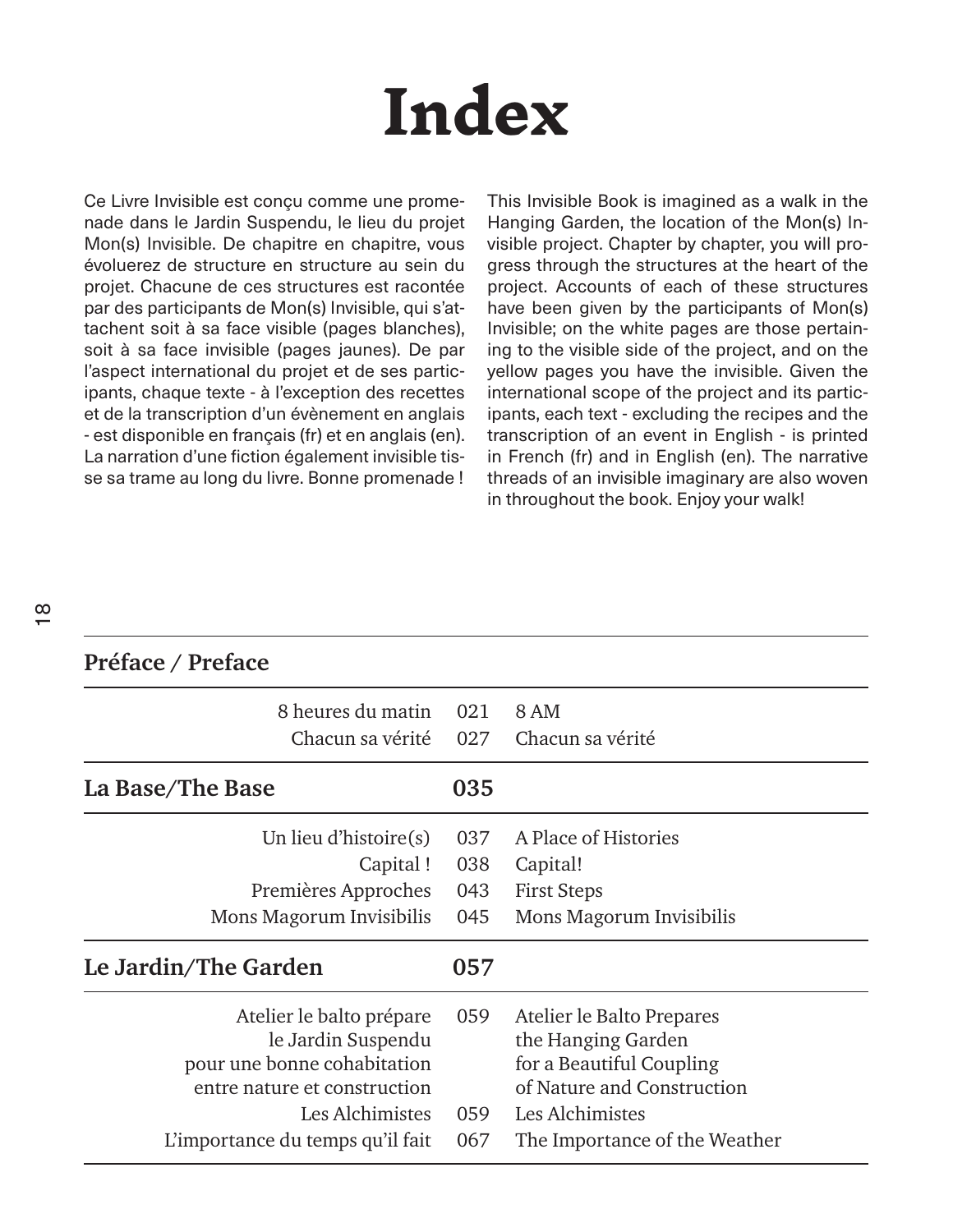| L'atelier de construction/<br><b>Construction Workshop</b>                                                                                        | 071        |                                                       |  |
|---------------------------------------------------------------------------------------------------------------------------------------------------|------------|-------------------------------------------------------|--|
| Trois semaines de chantier                                                                                                                        | 073        | Three weeks of construction                           |  |
| constructLab et le chantier<br>du Jardin Suspendu<br>Cohabitation<br>Mon(s) invisible<br>ou la société insaisissable<br>Les Chambres/The Bedrooms |            | constructLab and the Hanging Garden                   |  |
|                                                                                                                                                   |            | <b>Construction Site</b>                              |  |
|                                                                                                                                                   |            | Cohabitation                                          |  |
|                                                                                                                                                   |            | Mon(s) Invisible,<br>or the Intangible Society        |  |
|                                                                                                                                                   |            |                                                       |  |
| Les Chambres                                                                                                                                      | 089        | The Bedrooms                                          |  |
| La structure portante                                                                                                                             |            | The Support Structure                                 |  |
| L'Infrastructure/<br>The Infrastruture                                                                                                            | 097        |                                                       |  |
| Infrastructures du quotidien                                                                                                                      | 099        | Everyday Infrastructure                               |  |
| L'Infrastructure involontaire                                                                                                                     | 103        | <b>Involuntary Infrastructures</b>                    |  |
|                                                                                                                                                   |            |                                                       |  |
| L'Agora/The Agora                                                                                                                                 | 109        |                                                       |  |
| L'Agora au cœur du Jardin                                                                                                                         | 111        | The Agora at the Heart of the Garden                  |  |
| Les Phrases supendues                                                                                                                             | 119        | Suspended Words                                       |  |
| Et si vous informiez un visiteur sur le                                                                                                           | 123        | If you were telling a visitor about the               |  |
| jardin, que lui diriez-vous ?                                                                                                                     |            | Garden, what would you say?                           |  |
| L'Île de la Réunion                                                                                                                               | 125        | L'Île de la Réunion                                   |  |
| L'Île de la Réunion : genèse                                                                                                                      | 127        | L'Île de la Réunion : a Genesis                       |  |
| La charte manquée                                                                                                                                 | 129<br>131 | The Failed Charter                                    |  |
| L'Éducation & l'Étonnement<br>Mons Diffusion                                                                                                      | 135        | <b>Education &amp; Astonishment</b><br>Mons Diffusion |  |
| Mons on my Mind                                                                                                                                   | 136        |                                                       |  |
| Raison d'être                                                                                                                                     | 141        | Mons on my Mind<br>Raison d'être                      |  |
| La Cuisine / The Kitchen                                                                                                                          | 153        |                                                       |  |
| Les Recettes de Cécile                                                                                                                            | 155        | Les recettes de Cécile                                |  |
| La Bière Perchée                                                                                                                                  | 159        | The Hanging Beer                                      |  |
| Les cooktivistes<br>La Cuisine du chantier                                                                                                        | 162<br>165 | Les cooktivistes<br>The Building Site Kitchen         |  |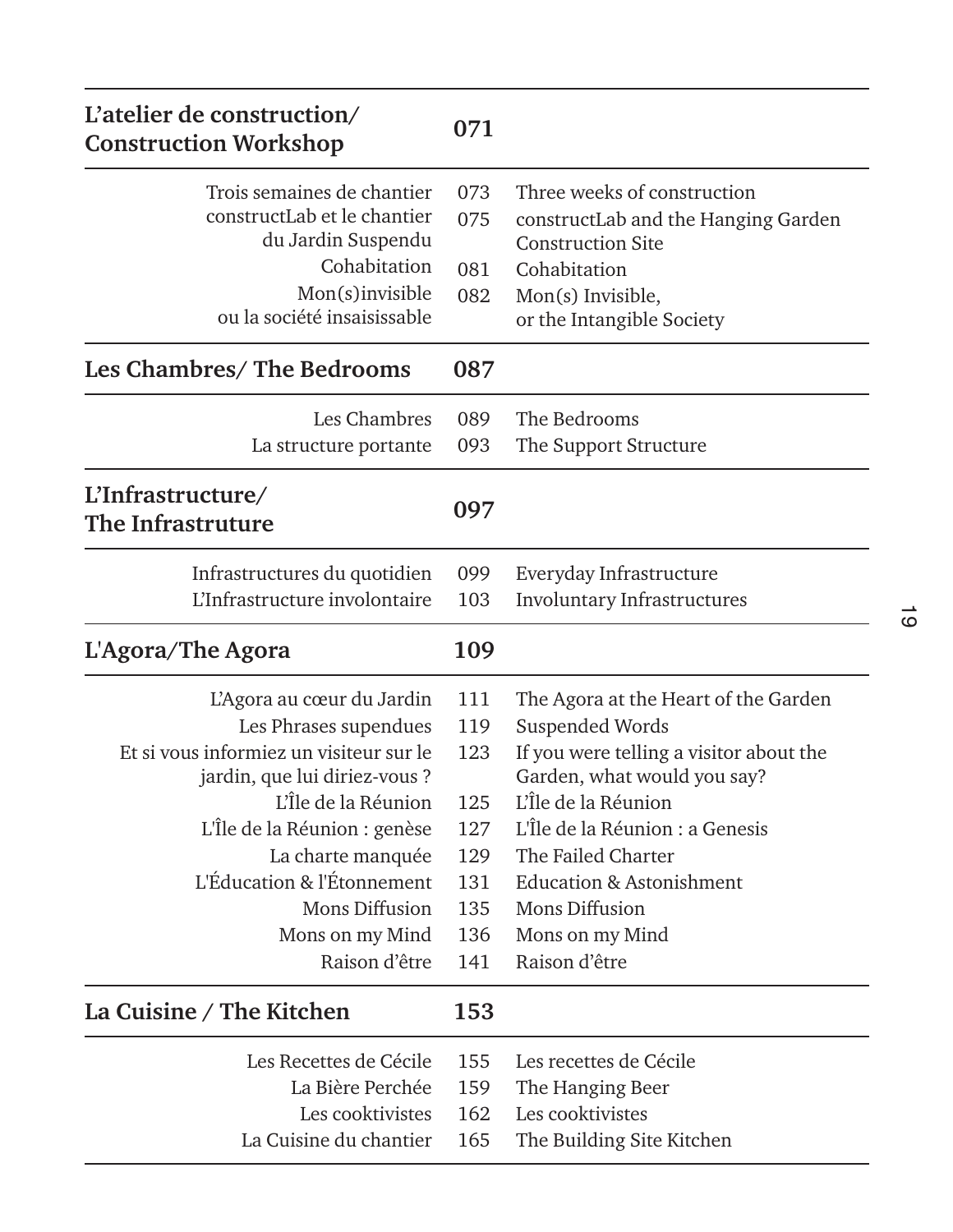| Le Four à Pain /<br>The Bread Oven                       | 169                          |                                       |  |
|----------------------------------------------------------|------------------------------|---------------------------------------|--|
| Le Pain quotidien                                        | 171                          | Our Daily Bread                       |  |
| Entretiens au Levain                                     | 175                          | Sourdough Talks                       |  |
| Le Préau / The Préau                                     | 177                          |                                       |  |
| La Boîte à Lire                                          | 179                          | The Reading Box                       |  |
| Le Carnet Suspendu                                       | 180                          | The Hanging Notebook                  |  |
| Communication visuelle                                   | 186                          | Visual Communication                  |  |
| L'Économie des lettres                                   |                              | The Economy of Letters                |  |
| La Radio                                                 |                              | The Radio                             |  |
| Dessiner l'invisible                                     | Drawing the Invisible<br>198 |                                       |  |
| Le Sauna / The Sauna                                     | 203                          |                                       |  |
| Conception et construction                               | 205                          | Conception and Construction           |  |
| Expérimentations autour du sauna                         | 207                          | Experimentations around the Sauna     |  |
| La Faune / Fauna                                         | 209                          |                                       |  |
| À chacun son Jardin Suspendu                             | 211                          | To Each Their Own Suspended Garden    |  |
| Apparemment raisonnable                                  | 217                          | Seemingly Reasonable                  |  |
| Faune visible, Faune invisible                           | 223                          | Wildlife, Seen and Unseen             |  |
| Mélanger les cartes /<br><b>The Reshuffle</b>            | 225                          |                                       |  |
| En 2016, la deuxième vie du                              | 226                          | In 2016, the Second Life of the       |  |
| Jardin Suspendu commence                                 |                              | Hanging Garden Begins                 |  |
| Le Jardin Suspendu en 2015                               | 230                          | The Hanging Garden 2015               |  |
| -en chiffres                                             |                              | — In Figures                          |  |
| Le Démontage                                             | 231                          | The Deinstallation                    |  |
| Le Parcours de l'ASBL                                    | 233                          | The non-profit organisation's journey |  |
| Des Idées pour la suite /<br><b>Ideas for the Future</b> | 235                          |                                       |  |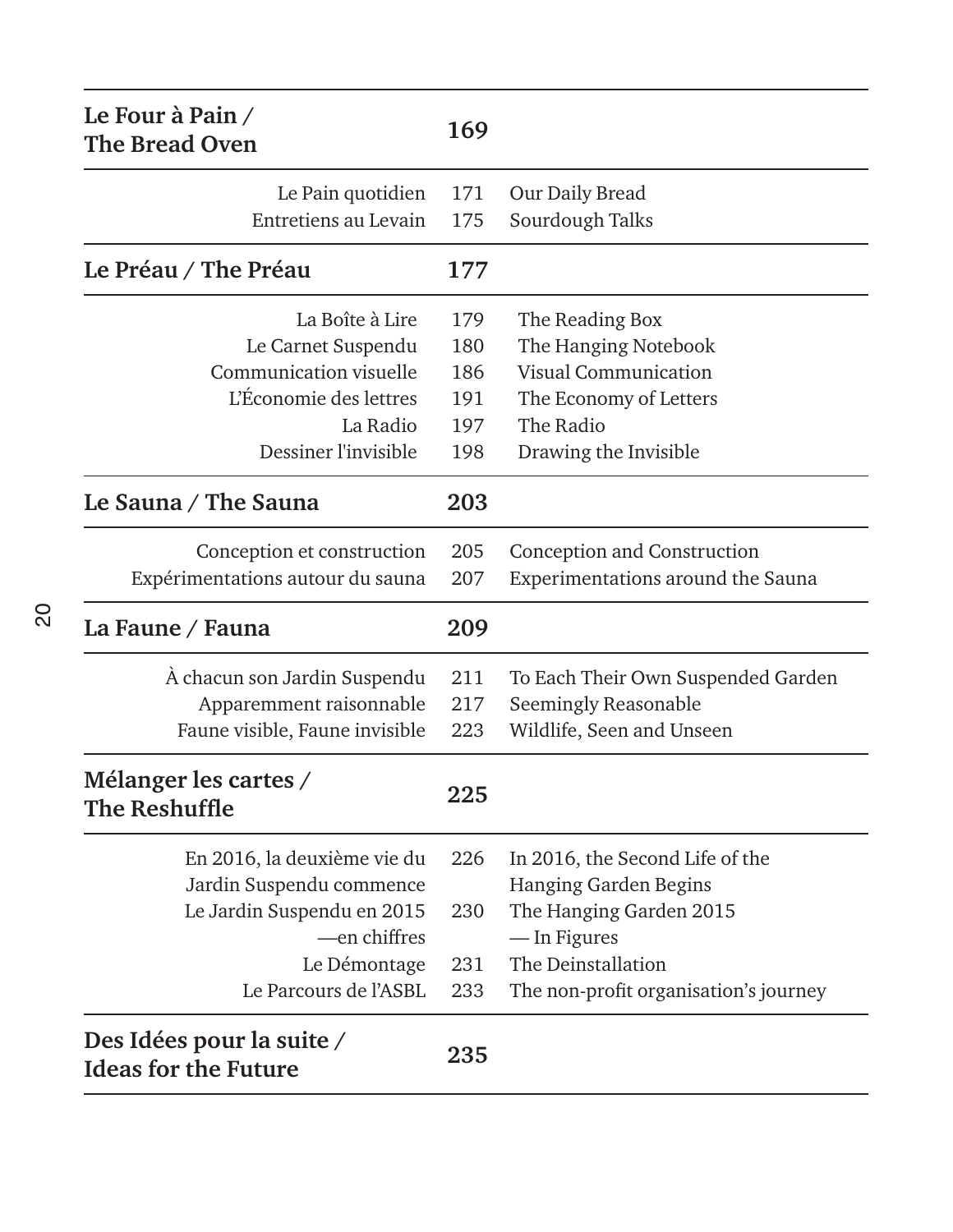**Ce livre relate l'histoire du Jardin Suspendu, le lieu enchanté où le projet Mon(s) Invisible a vu le jour durant l'été 2015, à Mons (Belgique), Capitale Européenne de la Culture 2015.**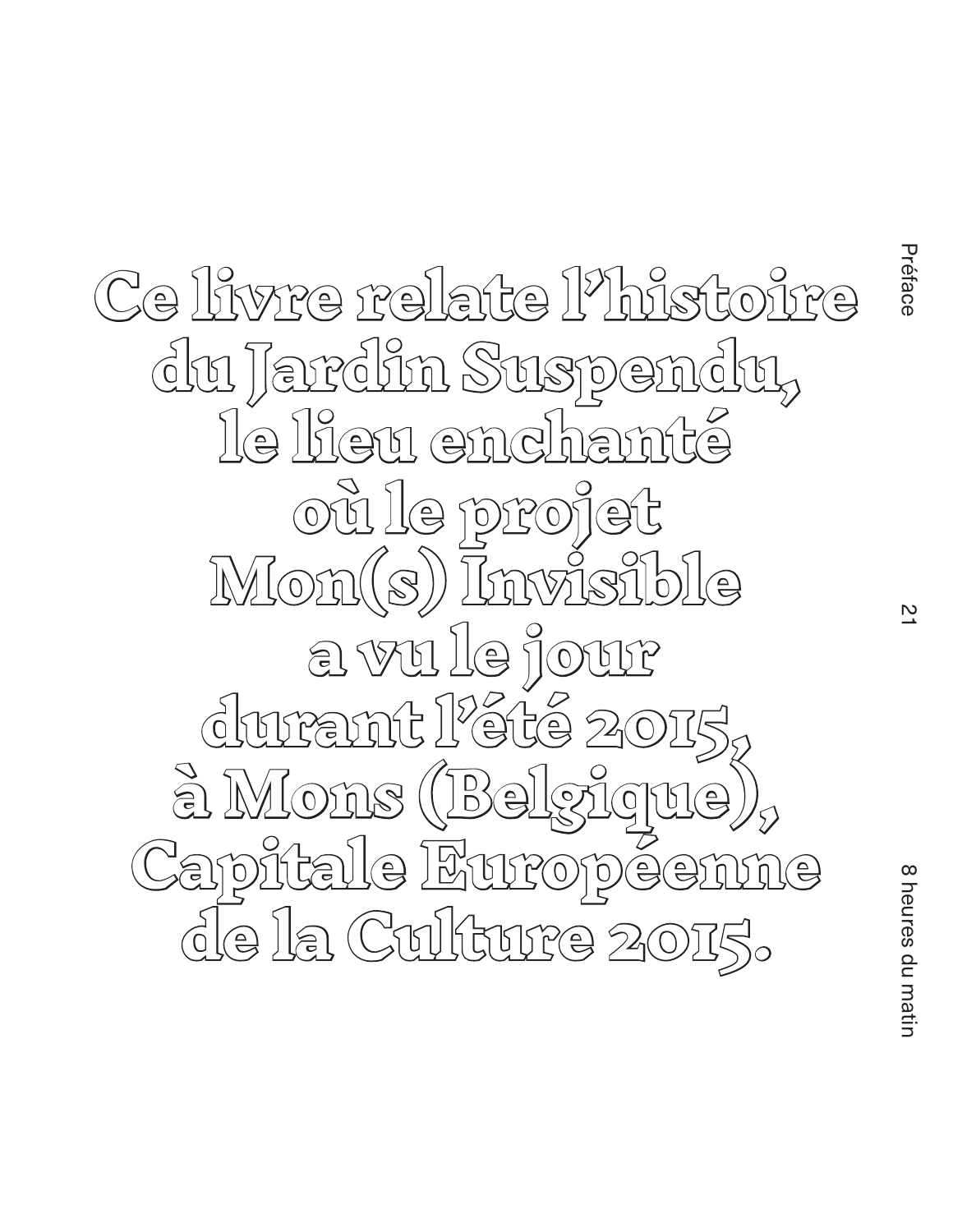lement à exécuter vos tâches dans le système dominant : enseigner, construire des structures, présenter des recherches ou rédiger des textes. Mais vous les comprendrez comme des actes de libre arbitre, inspirés, alimentés et dirigés par vos efforts en dehors du système, vous permettant d'inonder le cadre obsolète du système éducatif de nouveaux contenus, de rompre les structures et les terminologies rouillées et de les réutiliser selon vos conditions.

Il est impératif d'ancrer dans les consciences la nécessité d'encourager et d'entretenir les écoles. Faites-en une partie de votre intention au quotidien, une habitude, un besoin et une obligation. Initions des écoles : dans les villes ou la campagne, à l'extérieur ou à l'intérieur, pour quelques heures par semaine ou à temps plein. Le maintien de cet objectif partagé doit être à la base commune de vos efforts. La méthode utilisée dépend de chacun d'entre nous.

#### Notes:

- 1. Illich, Ivan. 1971. Deschooling Society. New York: Harper & Row, 72.
- 2. Avanessian, Armen (Ed.). 2013. #Akzeleration. Berlin: Merve, 71–77. (https://www.academia.edu/4779206/Criticism - Crisis - Acceleration) (Accessed 2016-01-20).
- 3. Paraskos, Michael. "TheTable Top Schools of Art," in: Paraskos, Michael. 2015. F your Essays on Art and Anarchism. Mitcham: Orage Press, #3.
- 4. Paolo Virno, Grammar of The Multitude, MIT Press, Chicago 2004, p. 76.
- 5. Edouard Glissant, Poetics of Relation, University of Michigan Press, Ann Arbor 1997, p. 179.

**en** 

#### REBEKKA KIESEWETTER

# Mons on my Mind

**This text is an adapted version of "Under Trees", published on aformalacademy.com in winter 2016.**

**What, I have been asking myself not only since the experience in Mons, is a school? What are (irrespective of legal provisions) the minimal requirements, structural and personnel fundamentals, which turn an assemblage of individuals into a school? During the week in the Jardin Suspendu my blurred vision became much clearer.**

1.

Already while pursuing my own educational path – unquestioningly accepting the frame, the requirements, the seemingly rather arbitrary hierarchies I perceived as given – I entertained a dim suspicion: A discomfort without a name. I was not able to put a finger on its origins. But I am now: In nowadays educational landscape and in an academic context, concepts such as efficiency, visibility, marketability and consensus have become the benchmarks for institutional as well as personal and professional success. Ivan Illich quite lucidly described the power relations and the entanglement of the educational system with the neoliberal market already in his 1971 classic, Deschooling Society: "The (…) curriculum (…) is a bundle of planned meanings, a package of values, a commodity whose 'balanced appeal' makes it marketable to a sufficiently large number to justify the cost of production. Consumer-pupils are taught to make their desires conform to marketable values. Thus they are made to feel guilty if they do not behave according to the predictions of consumer research by getting the grades and certificates that will place them in the job category they have been led to expect." (1) In this context you find yourselves reduced to the position of producers of value in a fictional and distorted knowledge economy.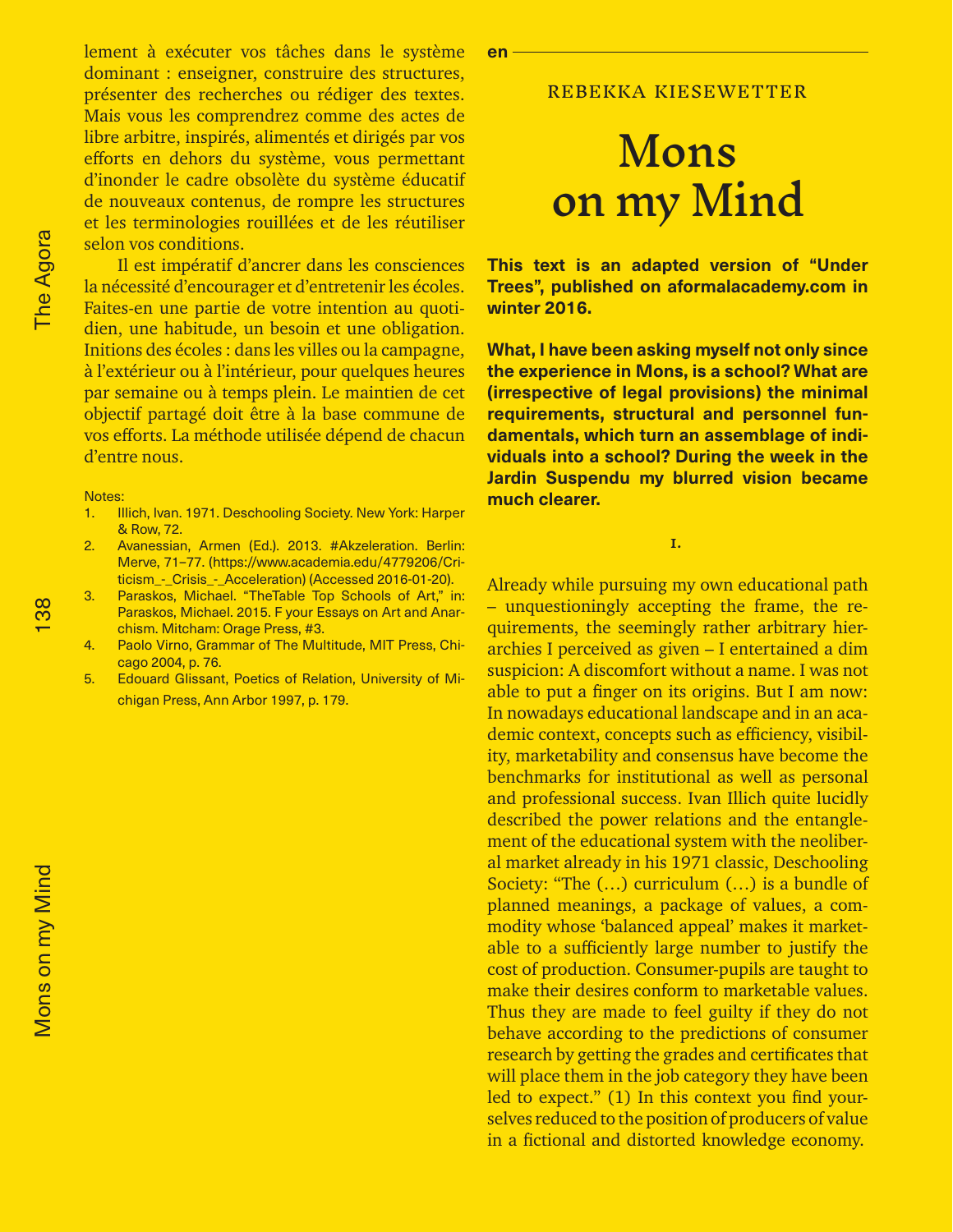Albeit being aware of them, you often neglect your complicity to those conditions, and you tend to ignore that not only institutions but also individuals have internalized a profit-driven mind-set. While pursuing their career they act as competitors, in a push for what increasingly looks like market differentiation. Acknowledging and aiming to challenge this reality forces you to question your position in the educational system: you criticize institutions from within, wish to replace them and often – bereft of the ability to imagine something that goes beyond prevalent conventions and terminologies – fall into the trap of reproducing its core mechanisms of governance under slightly different terms. You must recognize that criticism from within can only result in an illusive aloofness within affiliation to the system: "Critique seeks to limit and legitimate the very crisis under critique, instead of speculatively leave it behind," (2) as Armen Avanessian puts it.

Although it is clear that the kind of behavior and output the system demands of you does not correspond to your desires and conditions: would leaving it completely be an alternative? No. It is impossible, I believe, to dissociate entirely from the system (no matter how narrow or broad you frame it: educational, capitalist, eco-,…) as you still need it as much as it needs you. It supports you, enables you, also protects you – albeit in an janiform and opportunist manner.

3.

But still: you wish you could disengage from it, even just for a moment. And you can. Even though – at least for now – a detachment can only be partial. It begins with a mental exercise, with training your imagination: imagination is the tool of your emancipation. Because simply, what the educational system claims to be a "truth", the "truth" put forward by the frames, protocols and conventions of your peers, bosses and your discipline, might not be yours.

So first of all I suggest you take distance from connecting your need for recognition to an ultimately capitalist reward scheme, and not make its evaluation grids yours. No longer let yourselves and all your aspirations to learn and exchange be driven by the desire for an institutional career or a higher position on a hierarchical ladder. Once and for all you should dismiss the idea that schools are places where students strive towards diplomas and degrees, and let's forget about prevalent concepts of knowledge distribution and reception.

Instead nourish your imagination of what a school also could be. Based on this, create temporary spaces that provide the shelter needed to experiment outside of the time-frames and impositions on content required within the system. Only by setting up these spatial and mental realities will you find a real and tangible place for recovery from the system's pressure; A place for pre-consideration, re-thinking, re-disputing themes in an in-depth manner which the prevalent system cannot foster. Think about schools in the way Michael Paraskos did (this Greek writer seemed to have had Mons in mind writing the following): "you might well say that if four individuals gather together under a tree that is a school. Similarly four individuals around a kitchen table. Or four individuals in the café or bar. By redefining the school in this way you also redefine what it means to be a student in a school or a teacher (….) who work together not for meaningless pieces of paper that certify someone is something, but in a search for experiences." (3) Every individual can become a school free to assemble in whichever form with other individuals.

4.

Think of your school as a constellation formed by interpersonal relationships rather than by imposed institutional structures or networking requirements. See your classes as gatherings of like-minded individuals, laughing, eating, working and thinking together, sharing ideas. Your reward system should result from sharing acts and thoughts, and your innate affiliations the base of your bonds and actions. Absurdity, ephemerality, the refusal of utilitarianism, shared hope, empathy and friendship should become the base and direct your behavior and ethics. In this constellation you will acknowledge the singularity of every individual as a point of arrival, not a starting point (4); its single parts do agree not merely to the right to difference but (..) agree also to the right to opacity (5). In those constellations you will find recognition as individuals, not as architects, journalists or curators. Consider your school as a place bringing back the sense of joy and the benefits (besides money and degrees) that should be inherent in the pursuit of your practices.

If you think about the school as simply a place where individuals meet and discuss, a school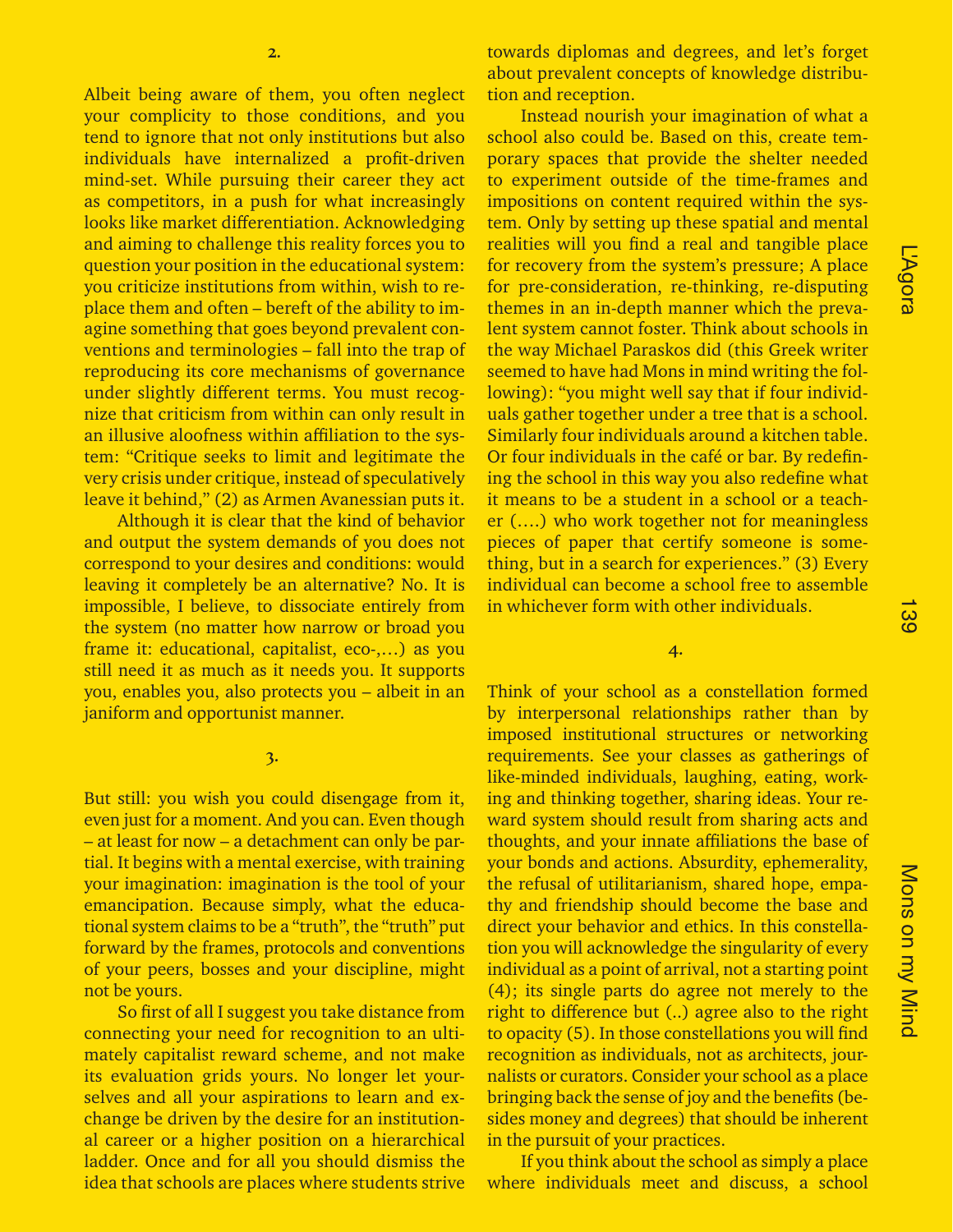which can pop up everywhere, you don't have to search for the spectacular, the shiny buildings, the overblown promises of curricula, the technologically advanced libraries and the smart studios, let's detect, cherish and use instead what is already here: A park, trees, a wooden structure, a shelter from the rain, an oven...

5.

Bear in mind that the personal constellation and every personality's needs should find a spatial equivalent. Not in the sense of introducing predefined spatial structures or assigned zones for certain activities, but rather by ensuring the possibility to comply with a set of protocols or parameters essential to the functioning of the constellation's action such as privacy, communality, voids and blind spots. This was the main finding after the experimental journey through the area I sent my fellows on. Following a questionnaire, they mirrored their singularity and the group's collectivity in the terrain, define spatial requirements for "working and thinking as friends," and to find out on what terms  $-$  if at all  $-$  the fact of being friends and working together within a physically and mentally circumscribed terrain, leads to a sense of inter-subjectivity. They were asked to detect the parallels between the internal and external landscapes to uncover physical equivalents to the structures, dynamics and peculiarities of the group's constellation.

6.

Remembering that a detachment can only be temporary, you will continue performing your jobs within the prevalent system – teaching, building structures, presenting researches or writing texts. But you will understand them as acts of agency, inspired, fueled and directed by your endeavors outside the system, enabling you to flood the educational system's outdated framework with new content, break open encrusted structures and terminologies and re-purpose them.

You have to anchor the necessity of fostering and maintaining schools in your consciousness, make it a part of your agendas, a habit, a need and an obligation. Let's initiate schools: Be it in cities or the countryside, outside or inside, just for a few hours a week or full time. Maintaining this shared objective is to be the common base of your endeavors, how you get there is up to each and every one of us.

Notes:

- 1. Illich, Ivan. 1971. Deschooling Society. New York: Harper & Row, 72.
- 2. Avanessian, Armen (Ed.). 2013. #Akzeleration. Berlin: Merve, 71–77. (https://www.academia.edu/4779206/ Criticism - Crisis - Acceleration) (Accessed 2016-01-20).
- 3. Paraskos, Michael. "TheTable Top Schools of Art," in: Paraskos, Michael. 2015. F your Essays on Art and Anarchism. Mitcham: Orage Press, #3.
- 4. Paolo Virno, Grammar of The Multitude, MIT Press, Chicago 2004, p. 76.
- 5. Edouard Glissant, Poetics of Relation, University of Michigan Press, Ann Arbor 1997, p. 179.

The Agora